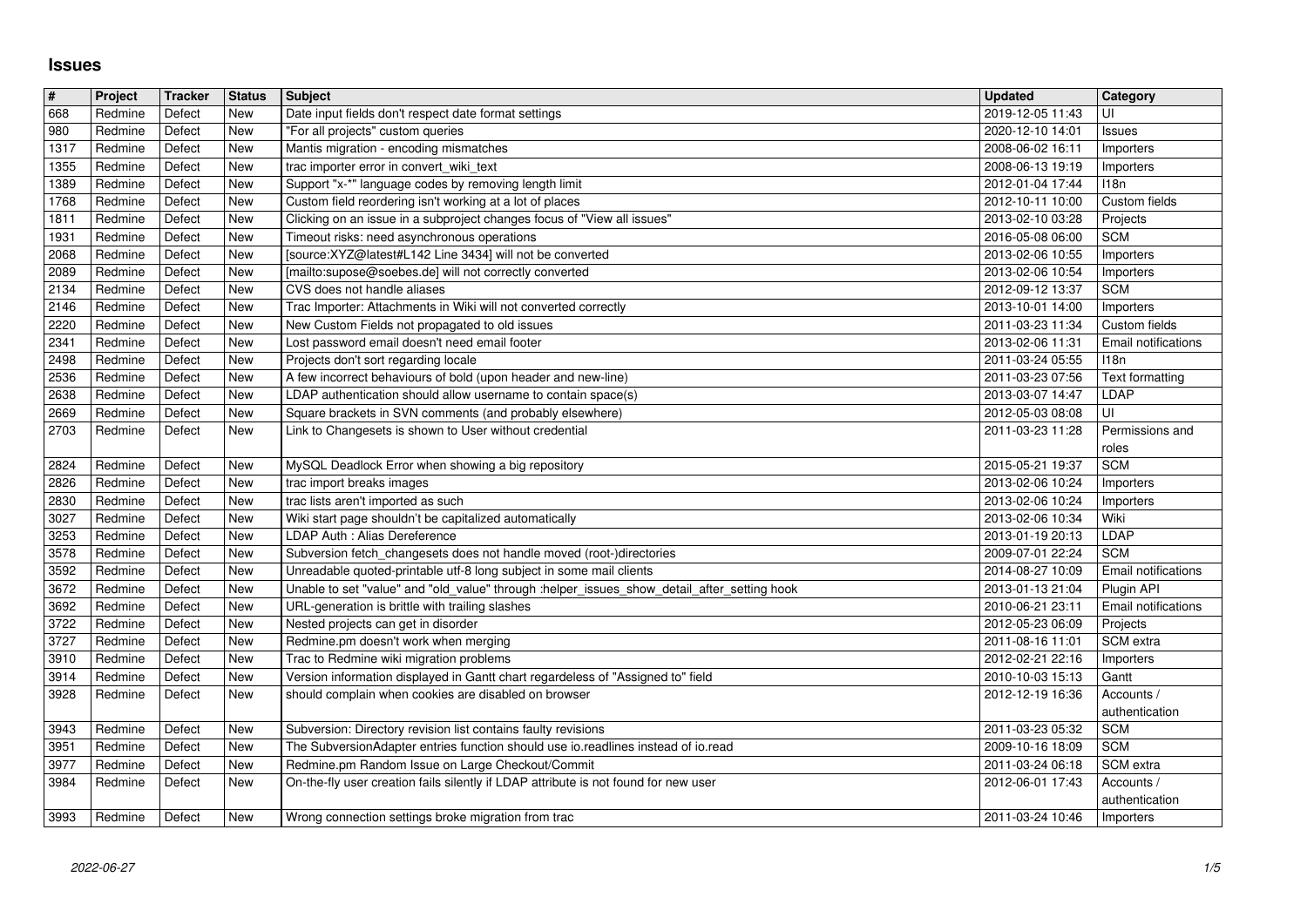| $\overline{\mathbf{H}}$ | Project            | Tracker          | <b>Status</b>            | <b>Subject</b>                                                                                                                                                         | <b>Updated</b>                       | Category<br>UI                   |
|-------------------------|--------------------|------------------|--------------------------|------------------------------------------------------------------------------------------------------------------------------------------------------------------------|--------------------------------------|----------------------------------|
| 4043<br>4141            | Redmine<br>Redmine | Defect<br>Defect | <b>New</b><br><b>New</b> | username/password fields get autocompleted<br>Attachments added in a comment via email are not displayed in the ticket history                                         | 2015-12-13 13:39<br>2009-11-28 13:16 | Email receiving                  |
| 4257<br>4283            | Redmine<br>Redmine | Defect<br>Defect | New<br><b>New</b>        | Broken support for Principal plugins<br>LDAP attributes should be read as user                                                                                         | 2013-01-13 21:04<br>2013-01-14 11:19 | Plugin API<br>LDAP               |
| 4340                    | Redmine            | Defect           | New                      | migrate_from_trac can't find table "component"                                                                                                                         | 2010-07-16 14:21                     | Importers                        |
| 4448<br>4472            | Redmine<br>Redmine | Defect<br>Defect | <b>New</b><br>New        | Subversion password cleanly visible in the process list and some logs<br>Escape <code> tag</code>                                                                      | 2009-12-26 17:16<br>2017-04-20 11:57 | <b>SCM</b><br>Text formatting    |
| 4483                    | Redmine            | Defect           | New                      | LDAP authentication with Redmine doesn't return an error when credentials used to bind to LDAP are incorrect                                                           | 2020-11-24 06:18                     | LDAP                             |
| 4538                    | Redmine            | Defect           | New                      | .htaccess redirect rules not working when multiple CGI/FastCGI modules enabled                                                                                         | 2011-09-17 13:06                     | Permissions and                  |
| 4544                    | Redmine            | Defect           | <b>New</b>               | Wiki exported HTML has different CSS formatting to the original                                                                                                        | 2016-03-31 12:03                     | roles<br>Wiki                    |
| 4588<br>4648            | Redmine<br>Redmine | Defect<br>Defect | <b>New</b><br>New        | In status form of version view, link to issues results limited.<br>Using repository comments to change issue status conflicts with workflow                            | 2010-01-15 02:11<br>2012-05-03 08:02 | <b>SCM</b>                       |
| 4657                    | Redmine            | Defect           | New                      | Wrong timestamp for import of entries of the last ChangeSet.                                                                                                           | 2011-03-03 09:14                     | <b>SCM</b>                       |
| 4725<br>4731            | Redmine<br>Redmine | Defect<br>Defect | <b>New</b><br>New        | Error displaying Project's Settings when repository configured<br>If I click the Update link too soon the update form is shown without the issue                       | 2011-10-12 14:33<br>2013-02-06 09:08 | <b>SCM</b><br>Issues             |
| 4766                    | Redmine            | Defect           | New                      | Bad PDF files and SQL queries generated under certain locales                                                                                                          | 2011-03-23 06:48                     | PDF export                       |
| 4825                    | Redmine            | Defect           | New                      | Several related bugs relating to registration, sign in and account preferences.                                                                                        | 2011-06-27 15:41                     | Accounts /<br>authentication     |
| 4956                    | Redmine            | Defect           | New                      | Proejct Settings submenu disappearing when viewing another controller                                                                                                  | 2010-03-04 06:33                     | UI                               |
| 4994<br>5016            | Redmine<br>Redmine | Defect<br>Defect | New<br><b>New</b>        | Issue global custom fields should be available in filters only for their trackers<br>link_to_if_authorized does not display an authorized linke if passing a named url | 2010-03-08 07:34<br>2011-03-16 20:14 | Custom fields<br>UI              |
| 5020                    | Redmine            | Defect           | <b>New</b>               | Advanced Subversion Integration Howto is confusing                                                                                                                     | 2010-03-09 20:41                     | Documentation                    |
| 5053<br>5070            | Redmine<br>Redmine | Defect<br>Defect | <b>New</b><br><b>New</b> | Project deletion thinks 2 projects are related<br>Redmine.pm does not allow Administrators to access svn repositories                                                  | 2011-08-31 09:00<br>2012-05-09 14:21 | Projects<br>SCM extra            |
| 5071                    | Redmine            | Defect           | <b>New</b>               | Redmine.pm, setting RedmineCacheCredsMax option causes Apache 2.2.14 to exit on startup                                                                                | 2011-03-24 08:00                     | SCM extra                        |
| 5118<br>5124            | Redmine<br>Redmine | Defect<br>Defect | New<br>New               | "Follow"ing issues not updated on preceding issue change<br>Errors in formatting of texts 2.                                                                           | 2010-03-18 15:33<br>2012-06-10 22:42 | <b>Issues</b><br>Text formatting |
| 5139                    | Redmine            | Defect           | New                      | Default issue display cannot be changed by setting display options                                                                                                     | 2011-03-23 21:11                     | <b>Issues</b>                    |
| 5230                    | Redmine            | Defect           | New                      | Invalid form authenticity token.                                                                                                                                       | 2016-10-25 14:32                     | Accounts /<br>authentication     |
| 5236                    | Redmine            | Defect           | <b>New</b>               | Can't browse SVN of private project w/o giving a login and pass in settings                                                                                            | 2017-06-28 17:56                     | <b>SCM</b>                       |
| 5273<br>5334            | Redmine<br>Redmine | Defect<br>Defect | <b>New</b><br><b>New</b> | Unable to configure PluginSimpleCI plugin - custom fields list is empty<br>MailHandler not processing incoming emails - Unprocessable Entity                           | 2010-04-08 16:58<br>2011-04-14 16:39 | Email receiving                  |
| 5357                    | Redmine            | Defect           | New                      | Git: SCM revisions ordered by date/time (should be reverse commit order)                                                                                               | 2011-08-26 04:23                     | <b>SCM</b>                       |
| 5362<br>5384            | Redmine<br>Redmine | Defect<br>Defect | New<br>New               | Export Issue-List to Pdf with Custom Field does not wrap<br>Subtickets not showing properly in issue list                                                              | 2012-01-13 20:00<br>2015-02-03 03:53 | PDF export                       |
| 5398                    | Redmine            | Defect           | New                      | Can not reschedule the start date of following issues at once                                                                                                          | 2011-02-18 13:35                     | <b>Issues</b><br>Issues planning |
| 5400<br>5513            | Redmine<br>Redmine | Defect<br>Defect | New<br>New               | Incoming Mails bounce with "permission denied. Command output: warning: peer certificate "<br>The length of Name filed in add new category does not match max length   | 2013-09-26 10:11                     | Email receiving<br>UI            |
| 5545                    | Redmine            | Defect           | New                      | Active Directory user account with a password {space} failed LDAP authentication                                                                                       | 2016-02-07 08:38<br>2010-09-01 08:52 | LDAP                             |
| 5546<br>5560            | Redmine<br>Redmine | Defect<br>Defect | New<br>New               | Password match check in use when changing to Idap<br>Changing System Time Zone Causes Issue Updates to Change Order                                                    | 2010-05-18 13:20<br>2011-04-18 08:09 | LDAP<br>Rails support            |
|                         |                    |                  |                          |                                                                                                                                                                        |                                      |                                  |
|                         |                    |                  |                          |                                                                                                                                                                        |                                      |                                  |
|                         |                    |                  |                          |                                                                                                                                                                        |                                      |                                  |
|                         |                    |                  |                          |                                                                                                                                                                        |                                      |                                  |
|                         |                    |                  |                          |                                                                                                                                                                        |                                      |                                  |
|                         |                    |                  |                          |                                                                                                                                                                        |                                      |                                  |
|                         |                    |                  |                          |                                                                                                                                                                        |                                      |                                  |
|                         |                    |                  |                          |                                                                                                                                                                        |                                      |                                  |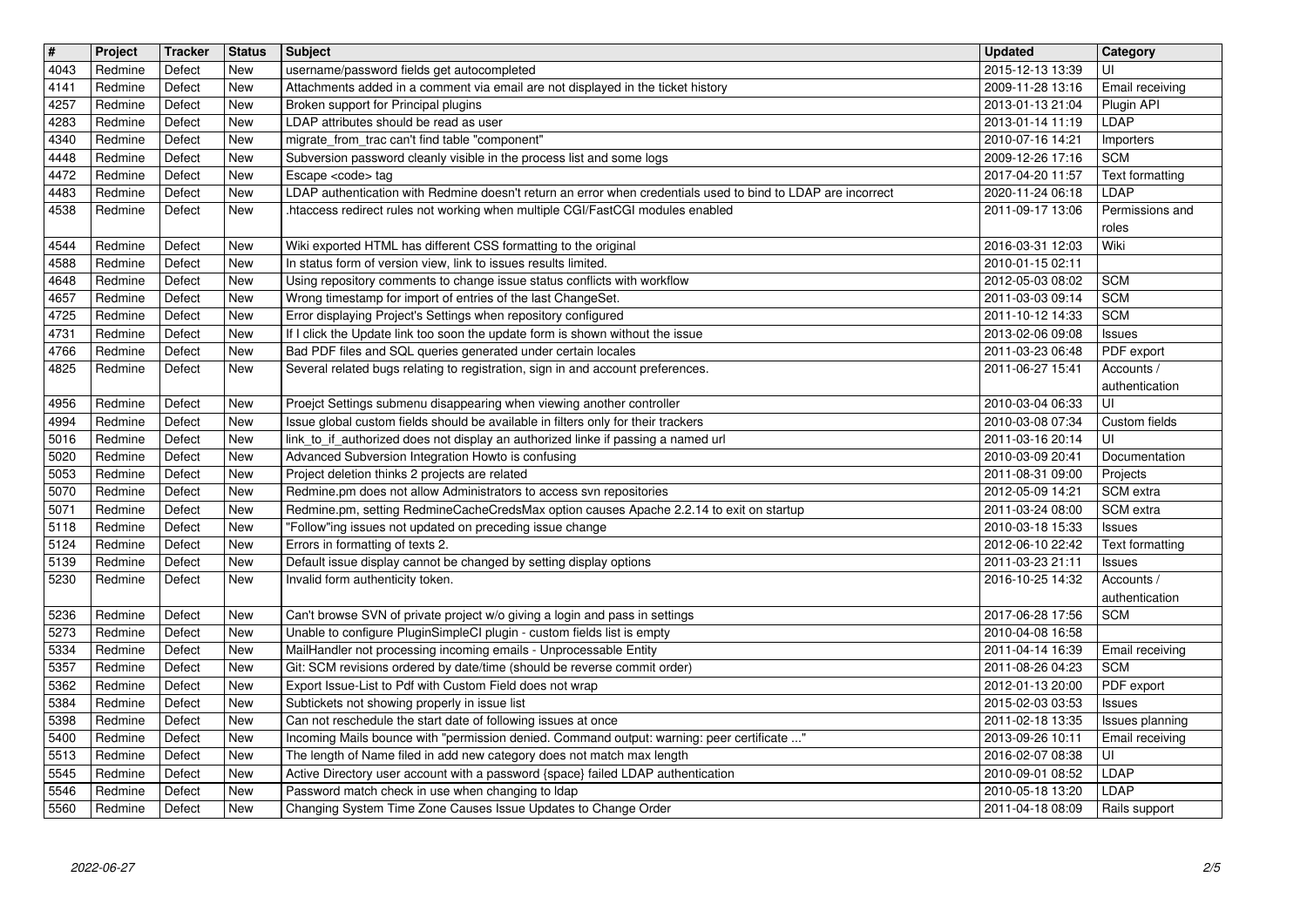| $\overline{\mathbf{H}}$ | Project            | Tracker          | <b>Status</b>            | Subject<br>Closing when marked as duplicate (also: closing model in general)                                                                            | <b>Updated</b>                       | Category                                      |
|-------------------------|--------------------|------------------|--------------------------|---------------------------------------------------------------------------------------------------------------------------------------------------------|--------------------------------------|-----------------------------------------------|
| 5586<br>5587            | Redmine<br>Redmine | Defect<br>Defect | <b>New</b><br>New        | Custom fields 'required' not taking Tracker into account                                                                                                | 2014-04-17 00:05<br>2020-12-06 14:48 | Issues<br>Issues                              |
| 5650<br>5683            | Redmine<br>Redmine | Defect<br>Defect | New<br>New               | migrate_from_trac.rake<br>Project copy Lock wait timeout                                                                                                | 2011-03-24 09:03<br>2010-06-22 03:01 | Importers<br>Projects                         |
| 5745                    | Redmine            | Defect           | New                      | Auto-set status when assigning issues via bulk-update                                                                                                   | 2011-07-13 19:09                     | <b>Issues workflow</b>                        |
| 5749<br>5826            | Redmine<br>Redmine | Defect<br>Defect | New<br>New               | ETag on activity page ignores module, theme, project name changes<br>Issue copying projects                                                             | 2010-08-09 21:06<br>2010-07-27 09:23 | UI<br>Administration                          |
| 5933                    | Redmine            | Defect           | <b>New</b>               | News don't appear in the parent project                                                                                                                 | 2018-09-02 04:50                     | News                                          |
| 5942<br>5983            | Redmine<br>Redmine | Defect<br>Defect | <b>New</b><br>New        | Groups with a few thousand users gives issues in a few UIs and slow-downs on a few screens<br>Redmine.pm possible wrong HTTP responce                   | 2011-03-24 03:07<br>2011-03-24 09:00 | Groups<br>SCM extra                           |
| 5994                    | Redmine            | Defect           | New                      | Creating new issue via email submission strips attached emails                                                                                          | 2012-02-29 16:02                     | Email receiving                               |
| 6023<br>6069            | Redmine<br>Redmine | Defect<br>Defect | New<br><b>New</b>        | All members are displayed in issue summaries, even if they cannot be assigned<br>No Outgoing Mails when Customer creates Ticket via Mail                | 2021-08-22 11:27<br>2013-03-06 01:51 | <b>Issues</b><br>Email notifications          |
| 6070                    | Redmine            | Defect           | New                      | User doesn't see his own Tickets in Redmine when submitted by Mail                                                                                      | 2010-08-06 23:01                     | Issues permissions                            |
| 6088                    | Redmine            | Defect           | <b>New</b>               | eMail in uncommon formats considered invalid                                                                                                            | 2011-01-15 09:48                     | Accounts /<br>authentication                  |
| 6089                    | Redmine            | Defect           | <b>New</b>               | Large uploads fails with Firefox                                                                                                                        | 2014-08-08 20:22                     | Attachments                                   |
| 6141<br>6149            | Redmine<br>Redmine | Defect<br>Defect | New<br>New               | No data to display in Documents<br>Links to wiki pages break when moving issues from one project to another                                             | 2014-03-20 19:33<br>2010-08-17 16:44 | Documents<br><b>Issues</b>                    |
| 6179                    | Redmine            | Defect           | New                      | Required fields aren't denoted on the batch-edit forms                                                                                                  | 2010-08-19 23:08                     | UI                                            |
| 6182<br>6254            | Redmine<br>Redmine | Defect<br>Defect | New<br><b>New</b>        | Localized decimal numbers<br>Remove 'invalid user' notification on password request with invalid e-mailadress                                           | 2016-08-24 01:32<br>2017-02-22 02:39 | 118n<br>Accounts /                            |
|                         |                    |                  |                          |                                                                                                                                                         |                                      | authentication                                |
| 6295<br>6301            | Redmine<br>Redmine | Defect<br>Defect | <b>New</b><br><b>New</b> | Some context menu actions in "View all issues" page redirect to issue's project<br>Unintuitive display of groups in project settings                    | 2012-06-10 22:42<br>2010-09-05 23:37 | <b>Issues</b><br>UI                           |
| 6320                    | Redmine            | Defect           | <b>New</b>               | Subtasks do not appear under parent task in Issues view                                                                                                 | 2022-01-12 08:50                     | <b>Issues</b>                                 |
| 6324<br>6334            | Redmine<br>Redmine | Defect<br>Defect | New<br>New               | requires_redmine_plugin should defer loading plugins if not all dependencies are met<br>Unable to control the visibility of Versions in parent projects | 2018-11-06 08:34<br>2010-09-09 18:59 | Plugin API<br>Roadmap                         |
| 6419                    | Redmine            | Defect           | New                      | %Done <= 99 filter not removing row for version that's 100% complete                                                                                    | 2010-10-25 16:59                     | Gantt                                         |
| 6433<br>6460            | Redmine<br>Redmine | Defect<br>Defect | New<br><b>New</b>        | IMAP receiving does not create a new user<br>E-mail notification should be sent for subtasks updates                                                    | 2011-01-25 16:13<br>2011-03-23 11:55 | Email receiving<br><b>Email notifications</b> |
| 6468                    | Redmine            | Defect           | New                      | wrong update query in Issue model                                                                                                                       | 2010-10-11 12:39                     |                                               |
| 6551<br>6577            | Redmine            | Defect           | <b>New</b><br>New        | Highlighting in search results is case sensitive for cyrillic pattern                                                                                   | 2013-10-14 11:55                     | Search engine                                 |
| 6583                    | Redmine<br>Redmine | Defect<br>Defect | New                      | Does not filter issuses with Russian subjects<br>Separate non-subURI Redmine instances on the same machine cannot be logged into at once                | 2011-05-12 11:14<br>2010-10-06 03:37 | <b>Issues</b>                                 |
| 6632                    | Redmine            | Defect           | New                      | Incomplete migration from Trac to Redmine<br>JavaScript is not minified for production use                                                              | 2014-05-12 10:36                     | Importers                                     |
| 6662<br>6667            | Redmine<br>Redmine | Defect<br>Defect | New<br>New               | REST API call with POST/PUT                                                                                                                             | 2010-10-14 17:43<br>2012-02-21 07:15 | <b>REST API</b>                               |
| 6671                    | Redmine            | Defect           | New                      | In version detail page of a project that has sub-projects when you click on a category of a sub-project it opens a wrong page                           | 2010-10-14 13:43                     |                                               |
| 6713<br>6725            | Redmine<br>Redmine | Defect<br>Defect | New<br>New               | Git: Not able to Resetting Redmine project respository<br>Acronyms don't work for Russian language                                                      | 2011-07-10 17:22<br>2017-07-28 22:05 | <b>SCM</b><br>Text formatting                 |
| 6749<br>6802            | Redmine<br>Redmine | Defect<br>Defect | New<br>New               | Manage is too broad for Issue Categories<br>Autolinking should not occur in link titles                                                                 | 2010-10-28 01:12<br>2018-09-16 00:08 | Issues permissions<br>Text formatting         |
|                         |                    |                  |                          |                                                                                                                                                         |                                      |                                               |
|                         |                    |                  |                          |                                                                                                                                                         |                                      |                                               |
|                         |                    |                  |                          |                                                                                                                                                         |                                      |                                               |
|                         |                    |                  |                          |                                                                                                                                                         |                                      |                                               |
|                         |                    |                  |                          |                                                                                                                                                         |                                      |                                               |
|                         |                    |                  |                          |                                                                                                                                                         |                                      |                                               |
|                         |                    |                  |                          |                                                                                                                                                         |                                      |                                               |
|                         |                    |                  |                          |                                                                                                                                                         |                                      |                                               |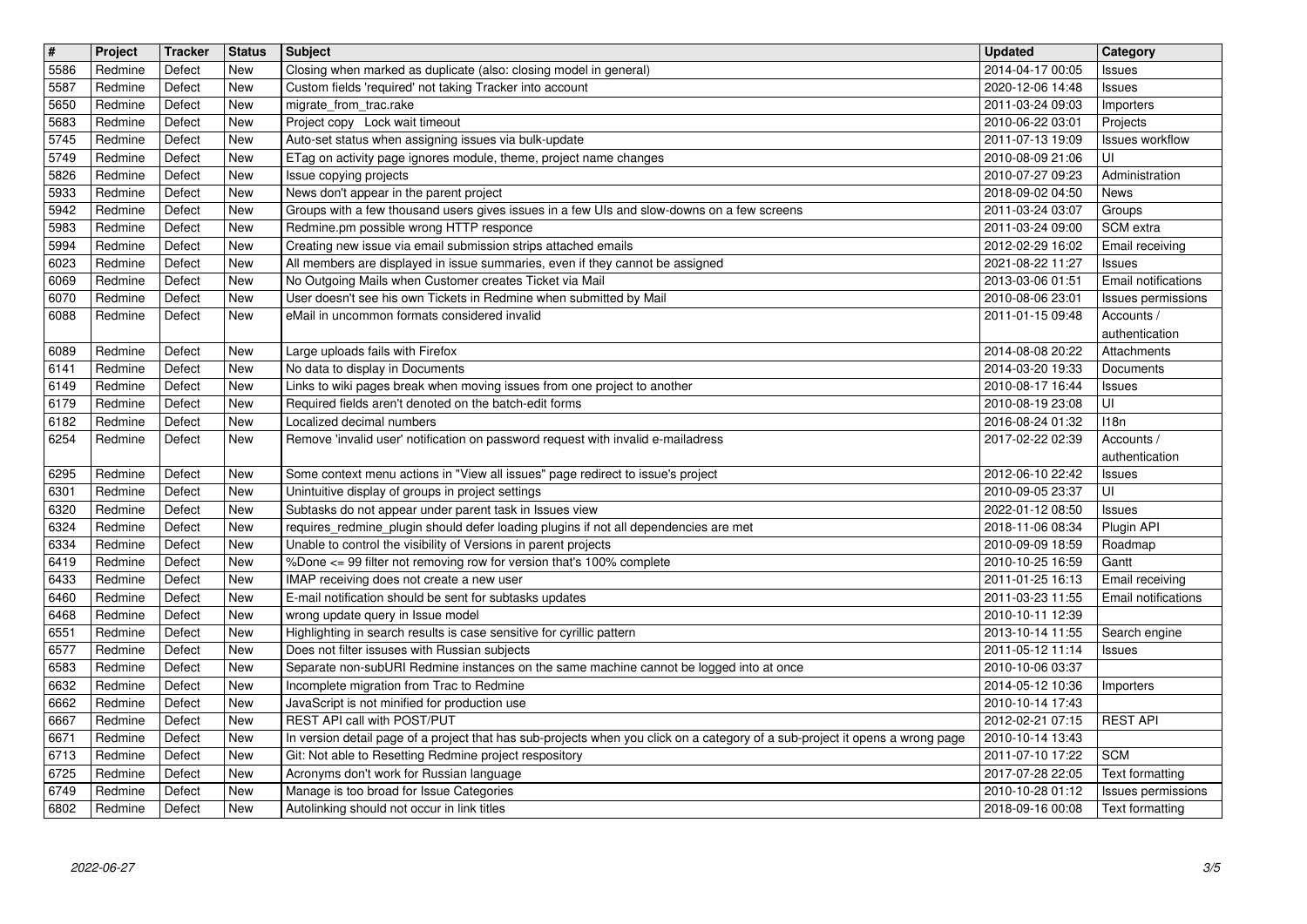| 6857<br>6878<br>6915 | Project            | Tracker          | <b>Status</b>            | <b>Subject</b>                                                                                                                                                             | <b>Updated</b>                       | <b>Category</b>                    |
|----------------------|--------------------|------------------|--------------------------|----------------------------------------------------------------------------------------------------------------------------------------------------------------------------|--------------------------------------|------------------------------------|
|                      | Redmine<br>Redmine | Defect<br>Defect | New<br><b>New</b>        | git references leaking from subproject to project<br>Copy Project: Using Browser Navigation Corrupts Projects                                                              | 2013-11-27 14:56<br>2011-06-06 09:21 | <b>SCM</b><br>Projects             |
|                      | Redmine<br>Redmine | Defect<br>Defect | New<br>New               | Error message when project can not be archived should be better (or documented)<br>respond_to_without_attributes? does not work from runner                                | 2015-01-05 11:45<br>2010-11-16 20:24 | Projects                           |
| 6917<br>6925         | Redmine            | Defect           | New                      | Idap authentication can fail when multiple entries are returned                                                                                                            | 2011-08-06 03:49                     | <b>LDAP</b>                        |
| 6951<br>6992         | Redmine<br>Redmine | Defect<br>Defect | <b>New</b><br><b>New</b> | Context Menu Broken on Mac<br>wrong list number after table                                                                                                                | 2010-11-24 16:04<br>2010-12-03 10:23 | Text formatting                    |
| 7008                 | Redmine            | Defect           | New                      | Wrong output when using the "bug (rev)" in the headers                                                                                                                     | 2010-11-30 18:07                     | Text formatting                    |
| 7026<br>7036         | Redmine<br>Redmine | Defect<br>Defect | New<br>New               | Switching from Internal authentication to LDAP still checks password field<br>add project, and subproject to new issue email notification                                  | 2011-03-24 08:42<br>2010-12-03 19:15 | LDAP<br>Email notifications        |
| 7047                 | Redmine            | Defect           | <b>New</b>               | Git adapter very slow when a commit modifies a lot of files                                                                                                                | 2013-01-13 21:04                     | <b>SCM</b>                         |
| 7083<br>7095         | Redmine<br>Redmine | Defect<br>Defect | New<br>New               | Moving a ticket results in invalid assignee<br>Spam filter false trigger                                                                                                   | 2010-12-10 02:40<br>2010-12-10 23:08 | Issues<br>Website                  |
|                      |                    |                  |                          |                                                                                                                                                                            |                                      | (redmine.org)                      |
| 7104<br>7143         | Redmine<br>Redmine | Defect<br>Defect | New<br><b>New</b>        | Accessing core Setting.* values in a plugin's init causes the plugin's settings to not load<br>problem to filter custom field which contains Chinese characters            | 2010-12-15 23:39<br>2011-03-23 09:37 | Plugin API<br>Custom fields        |
| 7151                 | Redmine            | Defect           | New                      | Custom Queries are not working when copied between projects                                                                                                                | 2011-01-07 05:35                     |                                    |
| 7219<br>7237         | Redmine<br>Redmine | Defect<br>Defect | New<br>New               | Issue changed together with subtask<br>On copying issue to a subproject, Assign to list contains users which are not members of the subproject                             | 2011-01-03 13:06<br>2011-10-20 14:31 | Issues<br><b>Issues</b>            |
| 7293                 | Redmine            | Defect           | New                      | Activity page displays wrong status of modified issues                                                                                                                     | 2017-03-06 17:02                     | <b>Issues</b>                      |
| 7300<br>7357         | Redmine<br>Redmine | Defect<br>Defect | New<br><b>New</b>        | Subversion integration with blank password<br>Filter with all Projects included                                                                                            | 2011-01-11 23:32<br>2013-04-13 09:26 | <b>SCM</b>                         |
| 7496                 | Redmine            | Defect           | New                      | "Custom queries" should use natural ordering                                                                                                                               | 2019-07-18 17:02                     | ΙUΙ                                |
| 7524<br>7533         | Redmine<br>Redmine | Defect<br>Defect | New<br><b>New</b>        | Root repository directory not displayed with Bazaar on Ubuntu 10.04<br>Inline image alt-text fails due to wiki syntax                                                      | 2011-02-02 21:56<br>2011-02-03 17:58 | <b>SCM</b><br>Text formatting      |
| 7549                 | Redmine            | Defect           | New                      | right-click menu doesn't work with large number of issues.                                                                                                                 | 2011-03-14 12:06                     | <b>Issues</b>                      |
| 7645<br>7648         | Redmine<br>Redmine | Defect<br>Defect | New<br>New               | Issue summary should filter Assignee & Author lists<br>Git: Repository Statistics Incorrect                                                                                | 2011-02-18 08:48<br>2011-02-18 08:25 | UI<br><b>SCM</b>                   |
| 7651                 | Redmine            | Defect           | New                      | Invalid form authenticity token' when updating issue causes dataloss                                                                                                       | 2016-03-16 12:13                     | <b>Issues</b>                      |
| 7658<br>7661         | Redmine<br>Redmine | Defect<br>Defect | <b>New</b><br>New        | OpenLDAP authentication: Invalid user or password<br>xml attributes names should be consistent throughout ALL REST API                                                     | 2011-08-06 03:50<br>2011-02-22 19:59 | LDAP<br><b>REST API</b>            |
| 7668                 | Redmine            | Defect           | New                      | LDAP authentication & translation missing                                                                                                                                  | 2011-03-23 08:55                     | Translations                       |
| 7768<br>7773         | Redmine<br>Redmine | Defect<br>Defect | New<br>New               | improve consistency of terms / language<br>Only Redmine administrators can get users from REST API                                                                         | 2011-04-09 14:55<br>2016-11-22 15:57 | <b>Issues</b><br><b>REST API</b>   |
| 7780                 | Redmine            | Defect           | New                      | wiki updates do not send email notification                                                                                                                                | 2011-03-23 07:41                     | Email notifications                |
| 7782<br>7819         | Redmine<br>Redmine | Defect<br>Defect | <b>New</b><br><b>New</b> | category link/query not handling multiple projects for version targets spanning more than one project<br>REST API Populating issue field enumerations + Issue list filters | 2011-03-05 12:41<br>2013-08-30 10:37 | Projects<br><b>REST API</b>        |
| 7834                 | Redmine            | Defect           | New                      | API Issue XML cannot represent empty arrays                                                                                                                                | 2011-03-11 11:15                     | <b>REST API</b>                    |
| 7845<br>7918         | Redmine<br>Redmine | Defect<br>Defect | New<br><b>New</b>        | Pre environment and brackets breaks automatic issue linking<br>Non-ASCII characters are disabled in e-mail's body fields                                                   | 2011-03-12 19:32<br>2011-04-05 14:16 | Text formatting<br>Email receiving |
| 7973                 | Redmine            | Defect           | New                      | UI issue: edit options invisible and users simply do not see the "Sign in" link                                                                                            | 2011-03-25 19:45                     | ΙUΙ                                |
| 7984<br>8030         | Redmine<br>Redmine | Defect<br>Defect | New<br>New               | Confusing revisions links on repository root<br>Bazaar integration doesn't notice new commits to repository                                                                | 2011-09-16 02:42<br>2011-05-18 18:27 | <b>SCM</b><br><b>SCM</b>           |
|                      |                    |                  |                          |                                                                                                                                                                            |                                      |                                    |
|                      |                    |                  |                          |                                                                                                                                                                            |                                      |                                    |
|                      |                    |                  |                          |                                                                                                                                                                            |                                      |                                    |
|                      |                    |                  |                          |                                                                                                                                                                            |                                      |                                    |